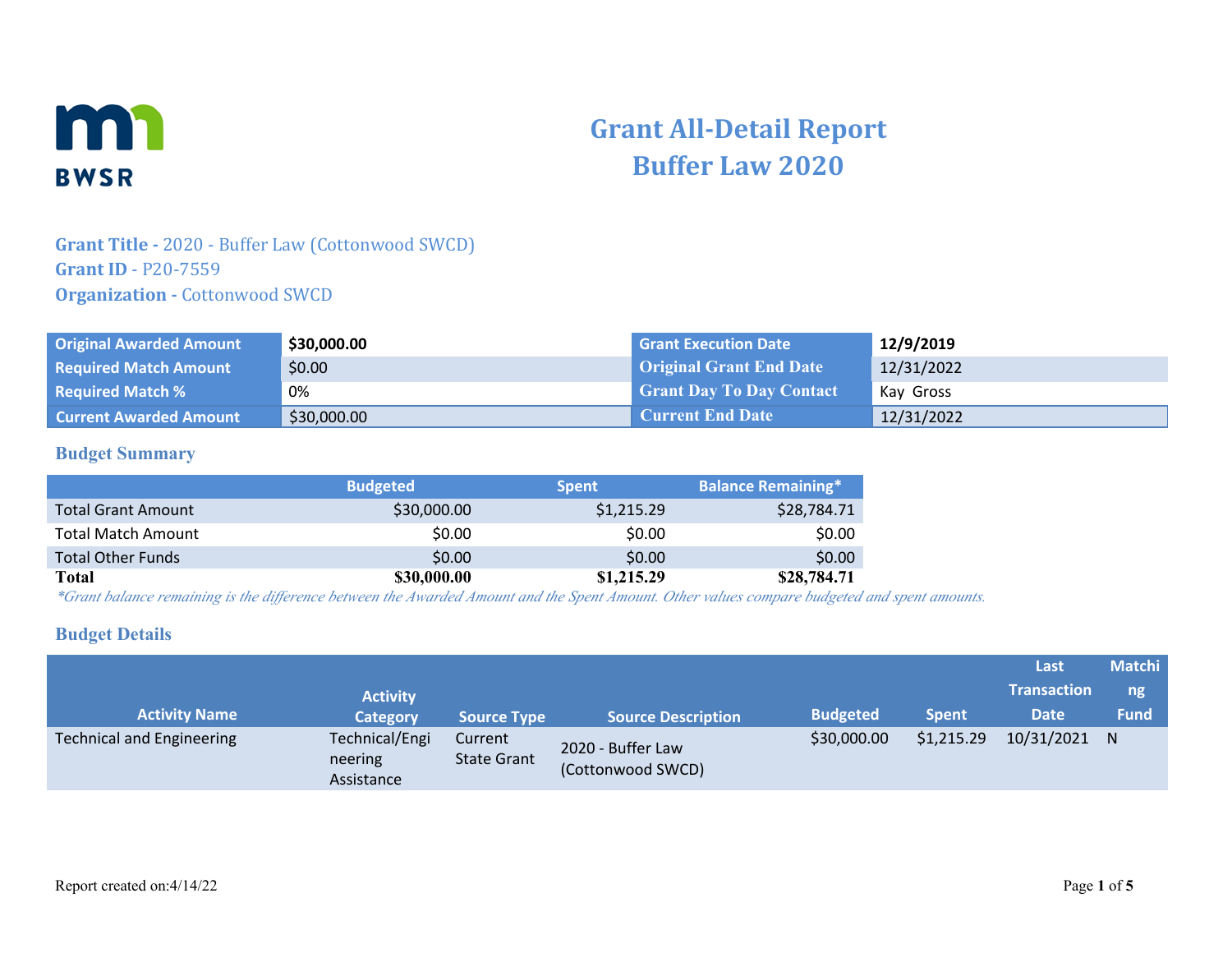## **Activity Details Summary**

| <b>Activity Details</b>             | <b>Total Action Count</b> | <b>Total Activity Mapped</b> |                  | <b>Proposed Size / Unit</b> | <b>Actual Size / Unit</b> |
|-------------------------------------|---------------------------|------------------------------|------------------|-----------------------------|---------------------------|
|                                     |                           |                              |                  |                             |                           |
| <b>Proposed Activity Indicators</b> |                           |                              |                  |                             |                           |
| <b>Activity Name</b>                | <b>Indicator Name</b>     | <b>Value &amp; Units</b>     | <b>Waterbody</b> | <b>Calculation Tool</b>     | <b>Comments</b>           |
| <b>Final Indicators Summary</b>     |                           |                              |                  |                             |                           |
| <b>Indicator Name</b>               |                           | <b>Total Value</b>           | Unit             |                             |                           |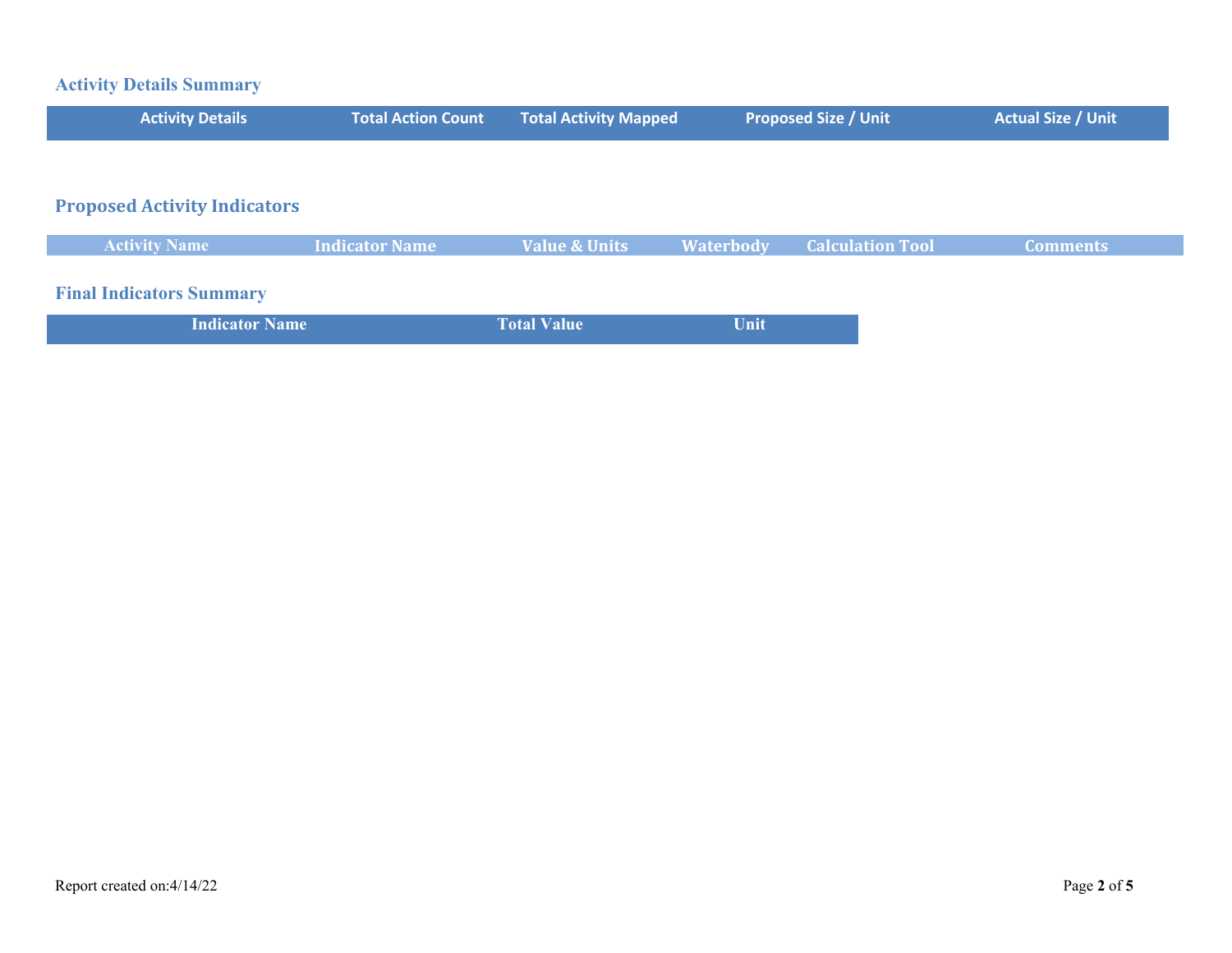**Grant Activity**

**Grant Activity - Technical and Engineering**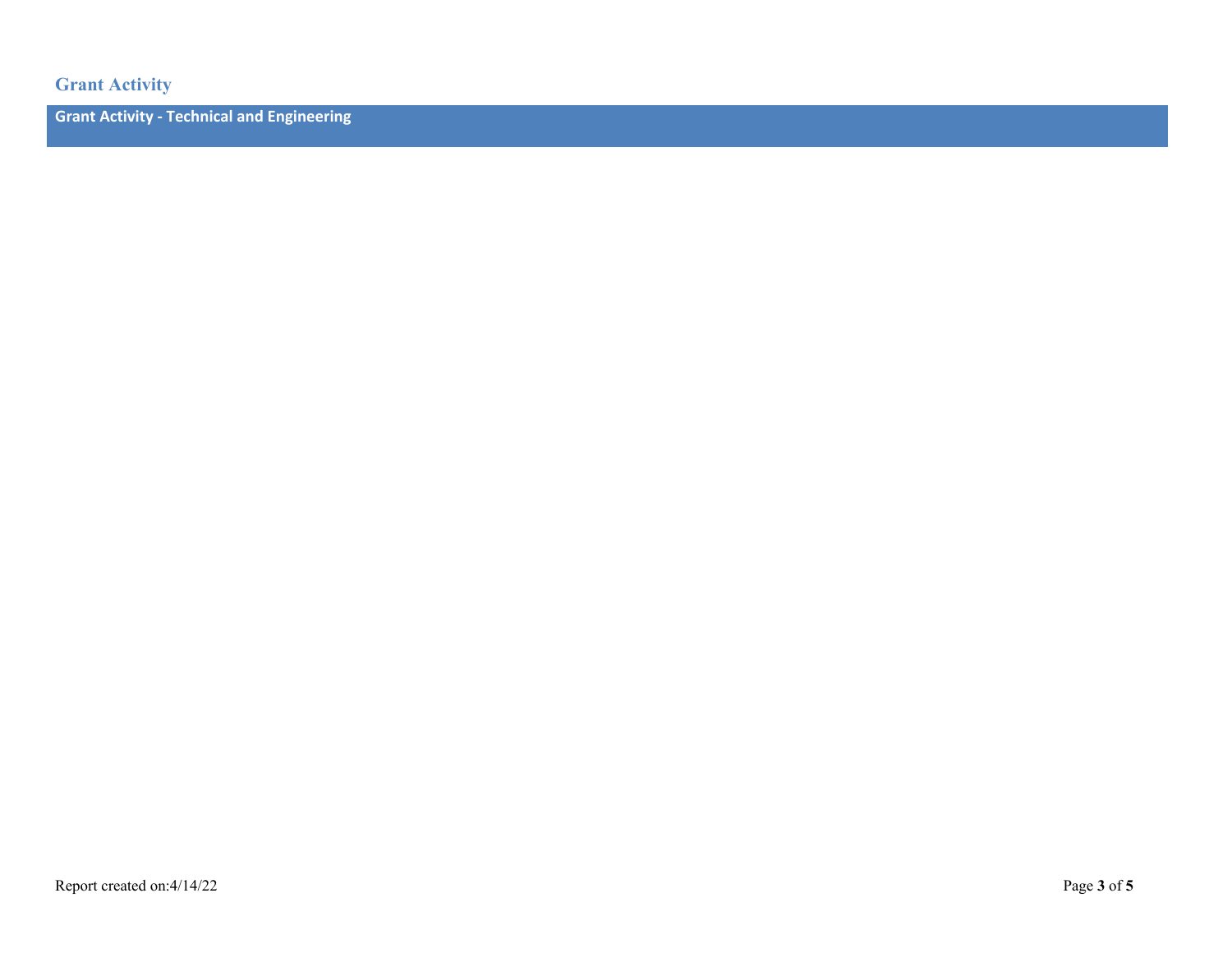| <b>Description</b>          | The Cottonwood SWCD Staff will assist Cottonwood County staff in determining compliance with the Buffer Law. Staff will<br>follow the Cottonwood SWCD Monitoring Plan for Buffer Compliance Tracking as posted on the SWCD website (See<br>Attachment). Staff will complete compliance tracking and random spot checks of all parcels, subject to the Buffer Law, in<br>the county within a three year timeframe. The SWCD will review a third of the parcels each year. Cottonwood County will<br>be divided into three areas (See Attachment A) and the SWCD will randomly pick area A, B or C once every three years to<br>review. The review shall consist of aerial photo review or on-site review depending on availability of updated aerial<br>photos and access to the property.<br>The District Program Technician will be the lead and supervise the District Resource Technician. Hours will be completed<br>as staff is available. Staff hours will be calculated through hourly rates and reported through E-link.<br>BUDGET TOTAL: \$30,000<br>Farm Bill/Program Technician - \$42.89 - 2019 - Calculated Hourly Rate<br>Resource Technician - \$32.63 - 2019 - Calculated Hourly Rate |                 |  |  |  |
|-----------------------------|-------------------------------------------------------------------------------------------------------------------------------------------------------------------------------------------------------------------------------------------------------------------------------------------------------------------------------------------------------------------------------------------------------------------------------------------------------------------------------------------------------------------------------------------------------------------------------------------------------------------------------------------------------------------------------------------------------------------------------------------------------------------------------------------------------------------------------------------------------------------------------------------------------------------------------------------------------------------------------------------------------------------------------------------------------------------------------------------------------------------------------------------------------------------------------------------------------|-----------------|--|--|--|
| <b>Category</b>             | TECHNICAL/ENGINEERING ASSISTANCE                                                                                                                                                                                                                                                                                                                                                                                                                                                                                                                                                                                                                                                                                                                                                                                                                                                                                                                                                                                                                                                                                                                                                                      |                 |  |  |  |
| <b>Start Date</b>           | 9-Dec-19                                                                                                                                                                                                                                                                                                                                                                                                                                                                                                                                                                                                                                                                                                                                                                                                                                                                                                                                                                                                                                                                                                                                                                                              | <b>End Date</b> |  |  |  |
| <b>Has Rates and Hours?</b> | Yes                                                                                                                                                                                                                                                                                                                                                                                                                                                                                                                                                                                                                                                                                                                                                                                                                                                                                                                                                                                                                                                                                                                                                                                                   |                 |  |  |  |
| <b>Actual Results</b>       | DECEMBER 2019                                                                                                                                                                                                                                                                                                                                                                                                                                                                                                                                                                                                                                                                                                                                                                                                                                                                                                                                                                                                                                                                                                                                                                                         |                 |  |  |  |
|                             | No funds expended.<br>JANUARY - DECEMBER 2020:<br>No funds expended.                                                                                                                                                                                                                                                                                                                                                                                                                                                                                                                                                                                                                                                                                                                                                                                                                                                                                                                                                                                                                                                                                                                                  |                 |  |  |  |
|                             | JUNE & OCTOBER 2021:                                                                                                                                                                                                                                                                                                                                                                                                                                                                                                                                                                                                                                                                                                                                                                                                                                                                                                                                                                                                                                                                                                                                                                                  |                 |  |  |  |
|                             | Staff assisted landowners and county staff with buffer law compliance. Staff continued to monitor buffer law compliance.<br>June 2021:                                                                                                                                                                                                                                                                                                                                                                                                                                                                                                                                                                                                                                                                                                                                                                                                                                                                                                                                                                                                                                                                |                 |  |  |  |
|                             | Program Technician: 4.5 hrs @ \$57.12/hr = \$257.04                                                                                                                                                                                                                                                                                                                                                                                                                                                                                                                                                                                                                                                                                                                                                                                                                                                                                                                                                                                                                                                                                                                                                   |                 |  |  |  |
|                             | Resource Technician: 1 hr @ \$38.33/hr = \$38.33                                                                                                                                                                                                                                                                                                                                                                                                                                                                                                                                                                                                                                                                                                                                                                                                                                                                                                                                                                                                                                                                                                                                                      |                 |  |  |  |
|                             | October 2021:                                                                                                                                                                                                                                                                                                                                                                                                                                                                                                                                                                                                                                                                                                                                                                                                                                                                                                                                                                                                                                                                                                                                                                                         |                 |  |  |  |
|                             | Resource Technician: 24 hrs @ \$38.33/hr = \$919.92                                                                                                                                                                                                                                                                                                                                                                                                                                                                                                                                                                                                                                                                                                                                                                                                                                                                                                                                                                                                                                                                                                                                                   |                 |  |  |  |
|                             | GRANT FUNDS EXPENDED: \$1,215.29                                                                                                                                                                                                                                                                                                                                                                                                                                                                                                                                                                                                                                                                                                                                                                                                                                                                                                                                                                                                                                                                                                                                                                      |                 |  |  |  |